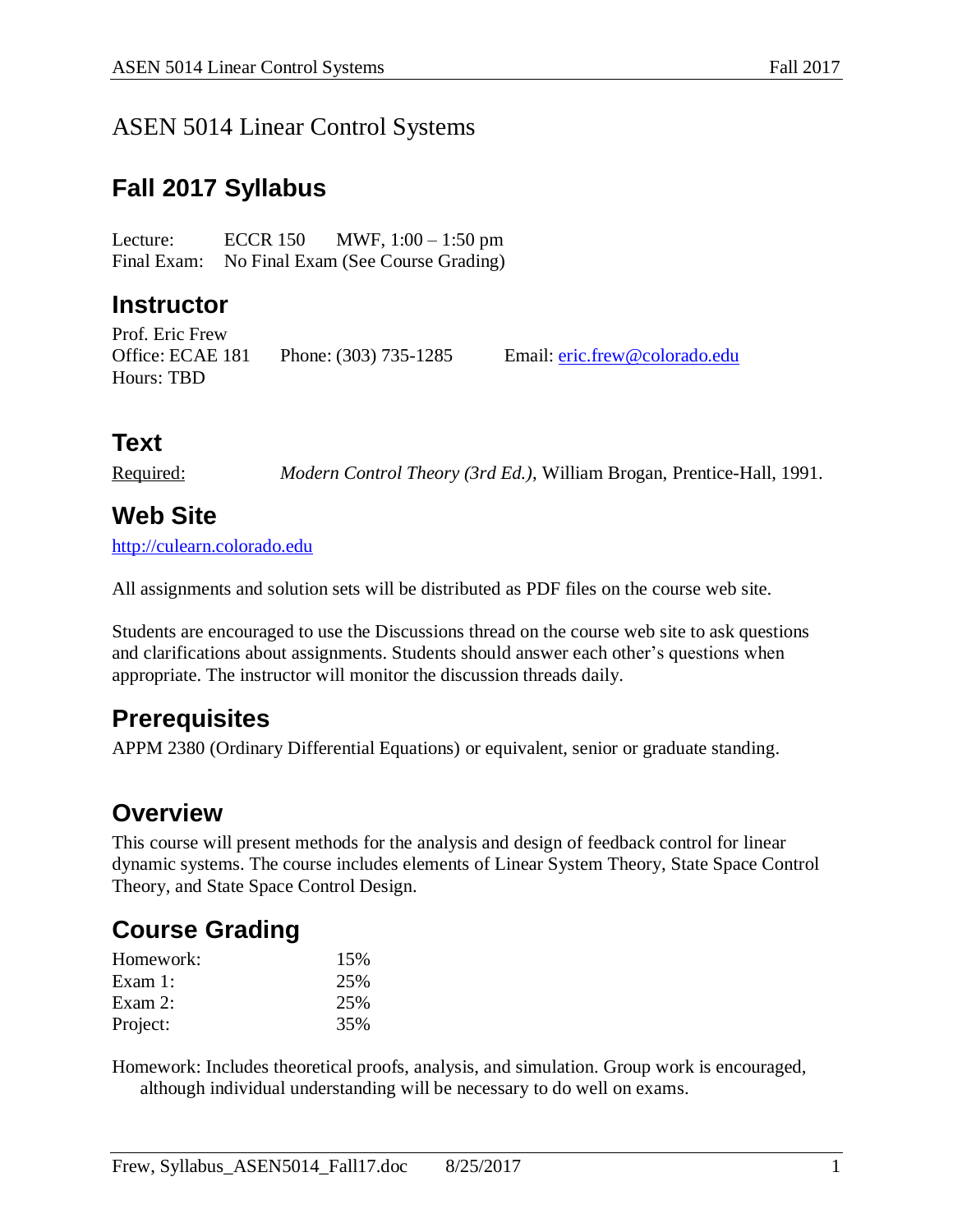- Exams: Two take-home exams will be given during the semester (roughly 1/3 and 3/4 through the semester). Exams will require the use of a computer with matrix algebra software such as Matlab. Make up exams must be arranged at least two weeks in advance.
- Projects: Analysis and control of a complex linear dynamical system using all the tools and techniques described in class.

# **Honor Code**

Students are required to be familiar with the University of Colorado Honor Code <http://www.colorado.edu/academics/honorcode/> . The honor code website contains clear explanations of what is required and gives examples of proper and improper behavior. Please review it carefully.

# **University Policies**

#### *Disability Services*

If you qualify for accommodations because of a disability, please submit to your professor a letter from Disability Services in a timely manner (for exam accommodations provide your letter at least one week prior to the exam) so that your needs can be addressed. Disability Services determines accommodations based on documented disabilities. Contact Disability Services at 303-492-8671 or by e-mail at [dsinfo@colorado.edu.](mailto:dsinfo@colorado.edu)

If you have a temporary medical condition or injury, see Temporary Injuries under Quick Links at [Disability Services website](http://www.alumniconnections.com/links/link.cgi?l=3958265&h=12319&e=UCBI-20130104183129) and discuss your needs with your professor.

#### *Religious Observances*

Campus policy regarding religious observances requires that faculty make every effort to deal reasonably and fairly with all students who, because of religious obligations, have conflicts with scheduled exams, assignments or required attendance. In this class, students who, because of religious obligations, have conflicts with scheduled exams, assignments, or other required attendance, should notify faculty at least two weeks or as early as possible in advance of the conflict to request special accommodation. See full details at [http://www.colorado.edu/policies/fac\\_relig.html](http://www.alumniconnections.com/links/link.cgi?l=3958268&h=12319&e=UCBI-20130104183129)

#### *Classroom Behavior*

Students and faculty each have responsibility for maintaining an appropriate learning environment. Those who fail to adhere to such behavioral standards may be subject to discipline. Professional courtesy and sensitivity are especially important with respect to individuals and topics dealing with differences of race, color, culture, religion, creed, politics, veteran's status, sexual orientation, gender, gender identity and gender expression, age, disability, and nationalities. Class rosters are provided to the instructor with the student's legal name. I will gladly honor your request to address you by an alternate name or gender pronoun. Please advise me of this preference early in the semester so that I may make appropriate changes to my records. See policies at [http://www.colorado.edu/policies/classbehavior.html](http://www.alumniconnections.com/links/link.cgi?l=3958271&h=12319&e=UCBI-20130104183129) and at [http://www.colorado.edu/studentaffairs/judicialaffairs/code.html#student\\_code](http://www.alumniconnections.com/links/link.cgi?l=3958272&h=12319&e=UCBI-20130104183129)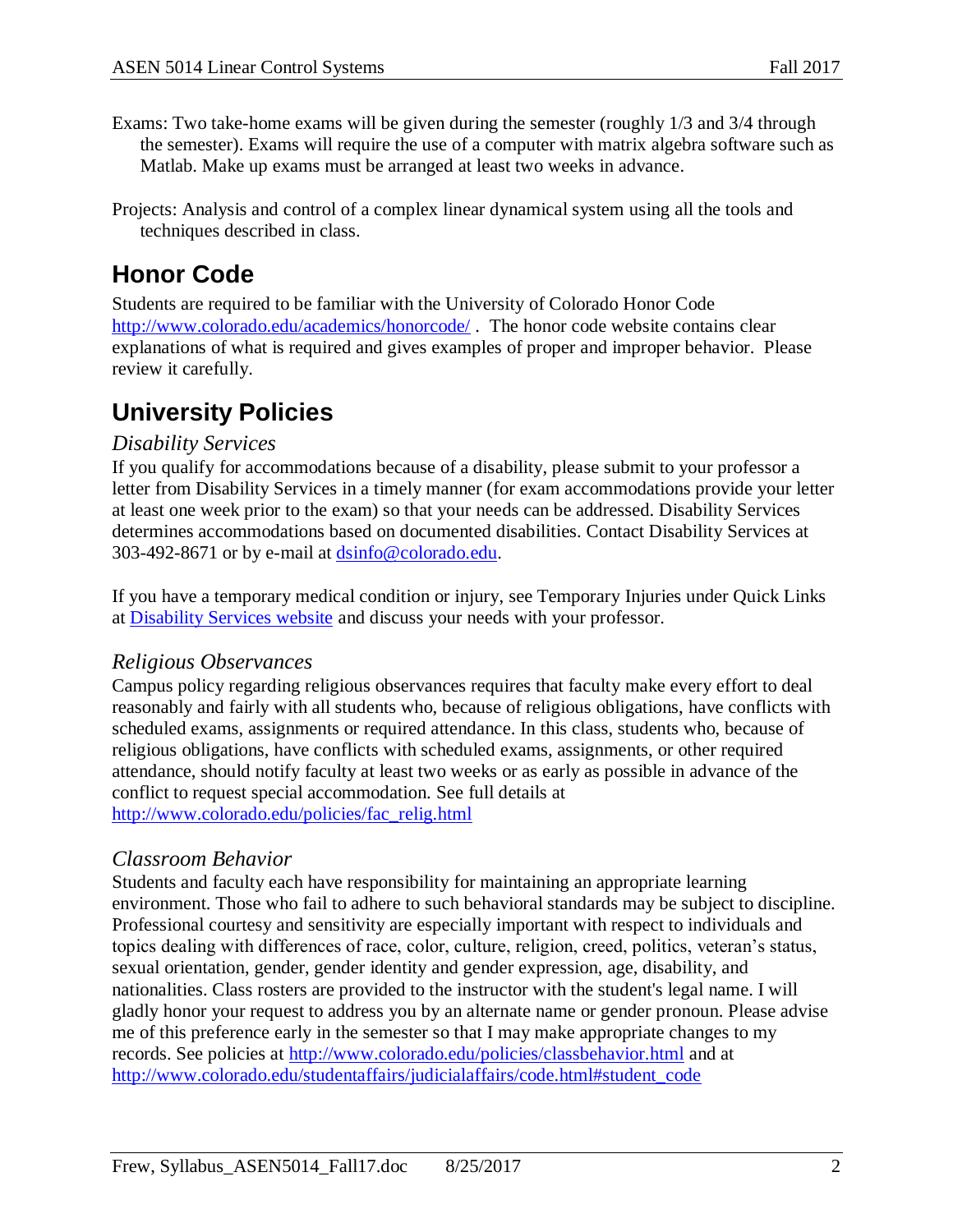# **Course Purpose and Learning Objectives**

After taking this course, you should be able to

- 1. Construct state space models from differential equations and transfer functions.
- 2. Apply the concepts of linear independence, span, subspace, dimension, and basis to a vector space.
- 3. Test a mapping from one vector space to another for linearity, apply a change of basis, construct the matrix of a mapping.
- 4. Use concepts of column space, row space, right null space and left null space to characterize solutions of linear equations. Calculate least squares approximate or minimal solutions.
- 5. Spectrally decompose a generic linear operator using eigenspaces. Apply this to the solution of homogeneous state space equations to determine natural modes.
- 6. Use a modal basis to derive the general solution to state space equations using the Cayley-Hamilton theorem.
- 7. Characterize the Lyapunov stability properties of state space systems, relate these to eigenvalues of the state matrix.
- 8. Understand the tests for complete controllability and observability, apply them to find controllable and unobservable subspaces.
- 9. Design observers to reconstruct internal states.
- 10. Design state feedback controllers to achieve prescribed closed loop poles, and understand when and why complete pole assignment is possible.
- 11. Use linear-quadratic optimization to design control systems.
- 12. Understand limitations of pole placement/optimization theory due to unmodeled dynamics.
- 13. Use MATLAB as an aid in solving numerical problems associated with the above concepts, simulating system responses, and computing state feedback/optimal controllers.